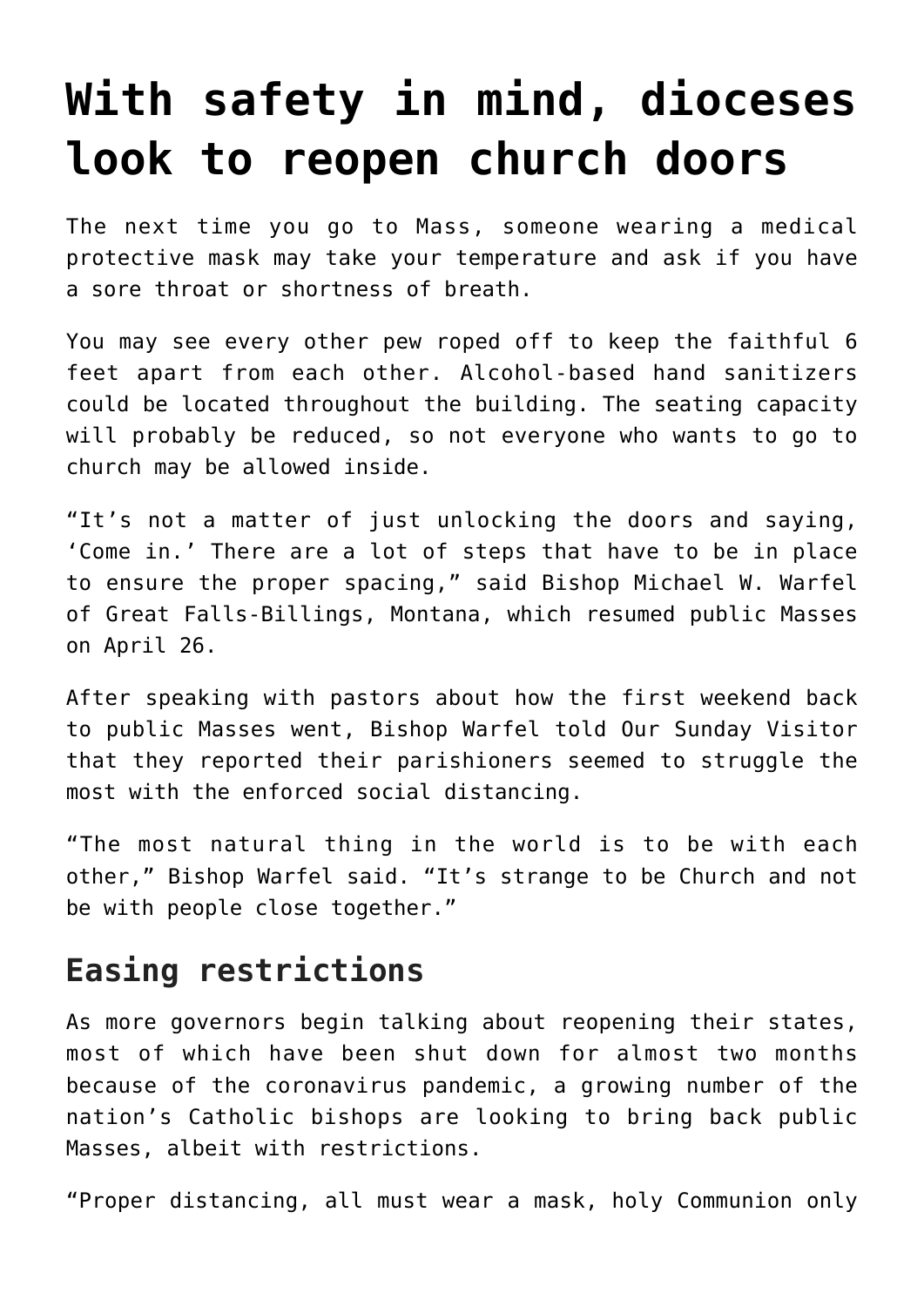on the hand," Bishop Richard F. Stika of Knoxville, Tennessee, tweeted April 28 in announcing that public Masses in his diocese will return on Pentecost weekend.

By late April, the dioceses of Great Falls-Billings and Helena in Montana, as well as Las Cruces, New Mexico, and Lubbock, Texas, had resumed public Masses, but with conditions that limited the number of people who could attend the liturgies and that mandated the gatherings still comply with public health regulations aimed at stemming the pandemic.

In Great Falls-Billings, for example, social distancing has to be maintained at all times. The sign of peace is prohibited, as is receiving Communion on the tongue. The offertory procession is not held, the precious blood is not available to the faithful and baskets are not used for collections.

"We've asked the churches to have designated areas to ensure the spacing, either with a rope or ribbon," Bishop Warfel said. "Some are still working it all out. Not all the churches are open yet. Some will be better prepared this weekend. For others, it will take a few weeks."

The restrictions will be relaxed over time, as long as new infections don't skyrocket. How long that remains the new normal is anyone's guess.

"It's going to be there for another 12-18 months until we get good herd immunity, vaccination and anti-viral treatments," said Dr. Renuga Vivekanandan, an associate professor of medicine at Creighton University's School of Medicine in Nebraska.

Vivekanandan, an infectious disease specialist who teaches epidemiology, told Our Sunday Visitor that until effective therapies and vaccines are developed, Mass-goers will need to take precautions like staying home if they are feeling sick or have a temperature greater than 100.4 degrees Fahrenheit, as well as wearing masks and staying 6 feet away from other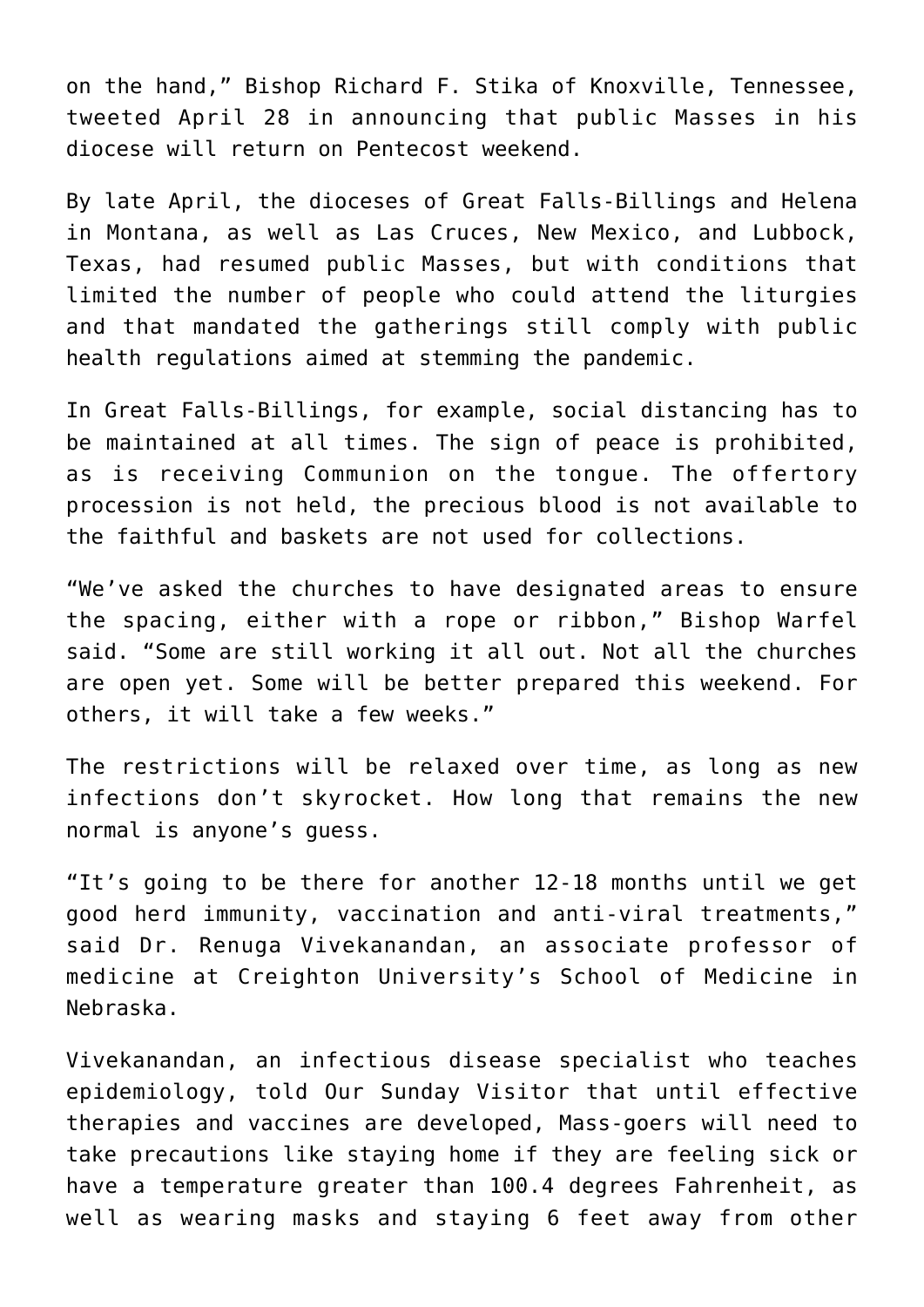worshippers.

Those who are the most vulnerable to the coronavirus — the elderly and those with weakened immune systems or underlying health conditions — will be encouraged to stay home even when public Masses begin. The dioceses that have resumed public liturgies still dispense the faithful from the Sunday Mass obligation.

## **'Informed by data'**

In the coming weeks and months, more bishops will be announcing the return of public Masses as they consult with public health officials and their own advisers. Jim Lundholm-Eades, a senior consultant for the Leadership Roundtable, said it will be important for bishops to have advisers with the expertise needed for them to make decisions about reopenings that are "mission-driven and data-informed."

"Some of the decisions a bishop needs to make won't be for the whole of the diocese. The reopening will be staggered as it's informed by data," said Lundholm-Eades, who told Our Sunday Visitor that parts of some territorially large dioceses may reopen before others based on new coronavirus infections and available hospital beds.

Jesuit Father Michael Rozier, an assistant professor of health management and policy at Saint Louis University's College for Public Health and Social Justice, told Our Sunday Visitor that the bishops' decisions to ease restrictions should be made based on a particular region's readiness, health care system and infection rates.

"So we should be making the modifications based on how many new infections there are, how overwhelmed are the hospitals, do they have the capacity for a surge in cases, is there robust testing and contact tracing to prevent new infections," said Father Rozier, who noted that some states have better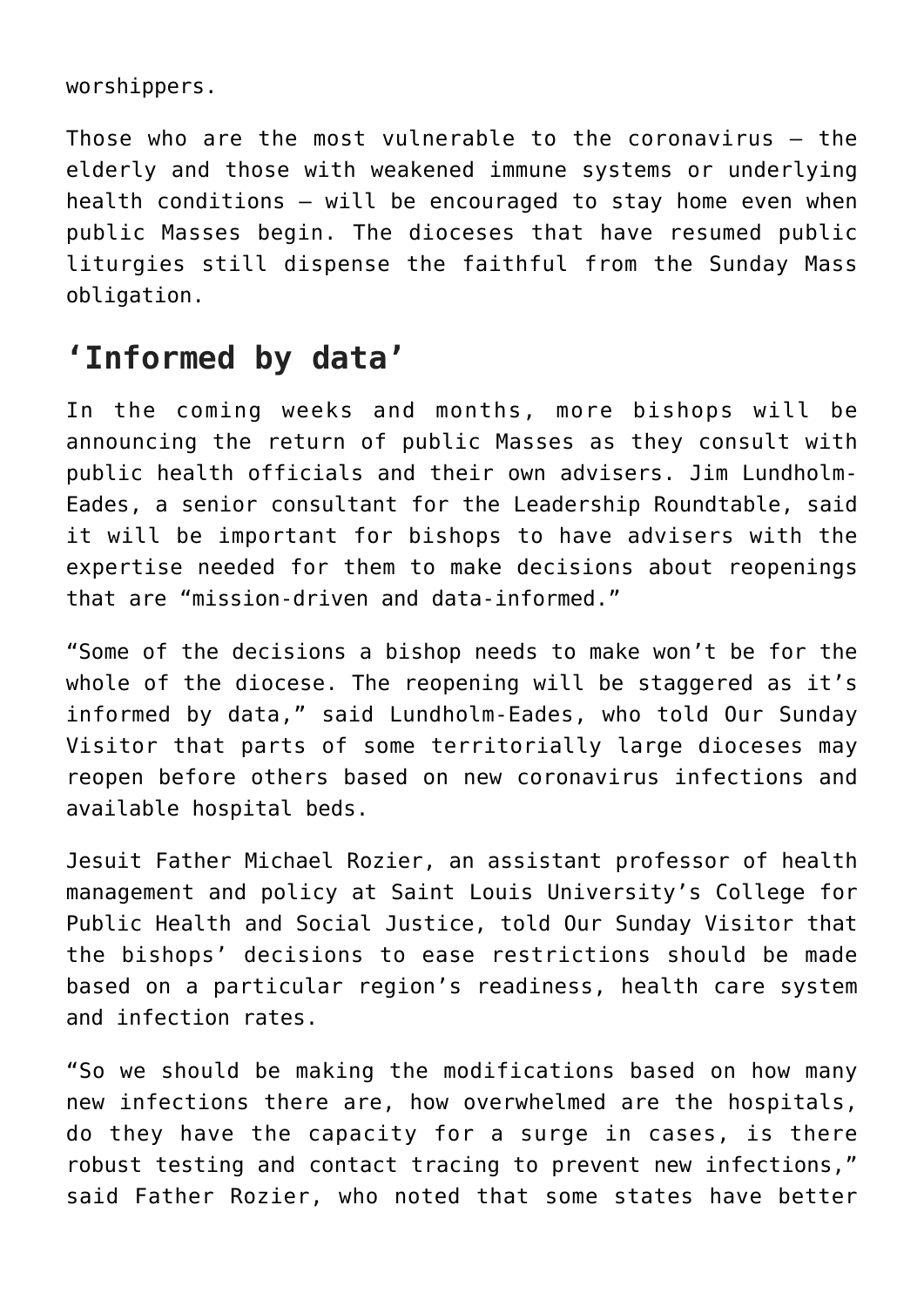public health infrastructure than others.

"This might motivate people who want to get back to Mass, as I think we all do, to help advocate for the kind of infrastructure that is necessary," Father Rozier said, adding that a community's coronavirus data will also dictate some liturgical changes.

In the early phases of reopening, some churches may only have a single cantor, no choir, and may ask the faithful to refrain from singing because there is evidence that singing expels the virus more powerfully. Those restrictions may be relaxed in subsequent phases, but Father Rozier said to not be surprised if they are brought back if local infections begin to climb.

## **Looking ahead**

There will be more long-term changes for parishes. Because of the pandemic's crippling effect on the economy and revenues, Lundholm-Eades of the Leadership Roundtable said that bishops and pastors need to start preparing their people for the reality that not every parish or ministry "will survive the COVID-19 experience."

"Some of the things that the parishes and dioceses are doing are more mission-critical than others," Lundholm-Eades said. "They need to focus initially on those things that are mission-critical and not try to restore everything that was there before."

Lundholm-Eades added that Church officials will also need to be vigilant in following the guidelines of medical experts, the White House Coronavirus Task Force and the U.S. Centers for Disease Control and Prevention.

"As things open up, pay attention to what the experts are saying and don't ignore it, or there will be consequences," Lundholm-Eades said. "God willing, we'll get beyond that, but right now, that's the way it is."